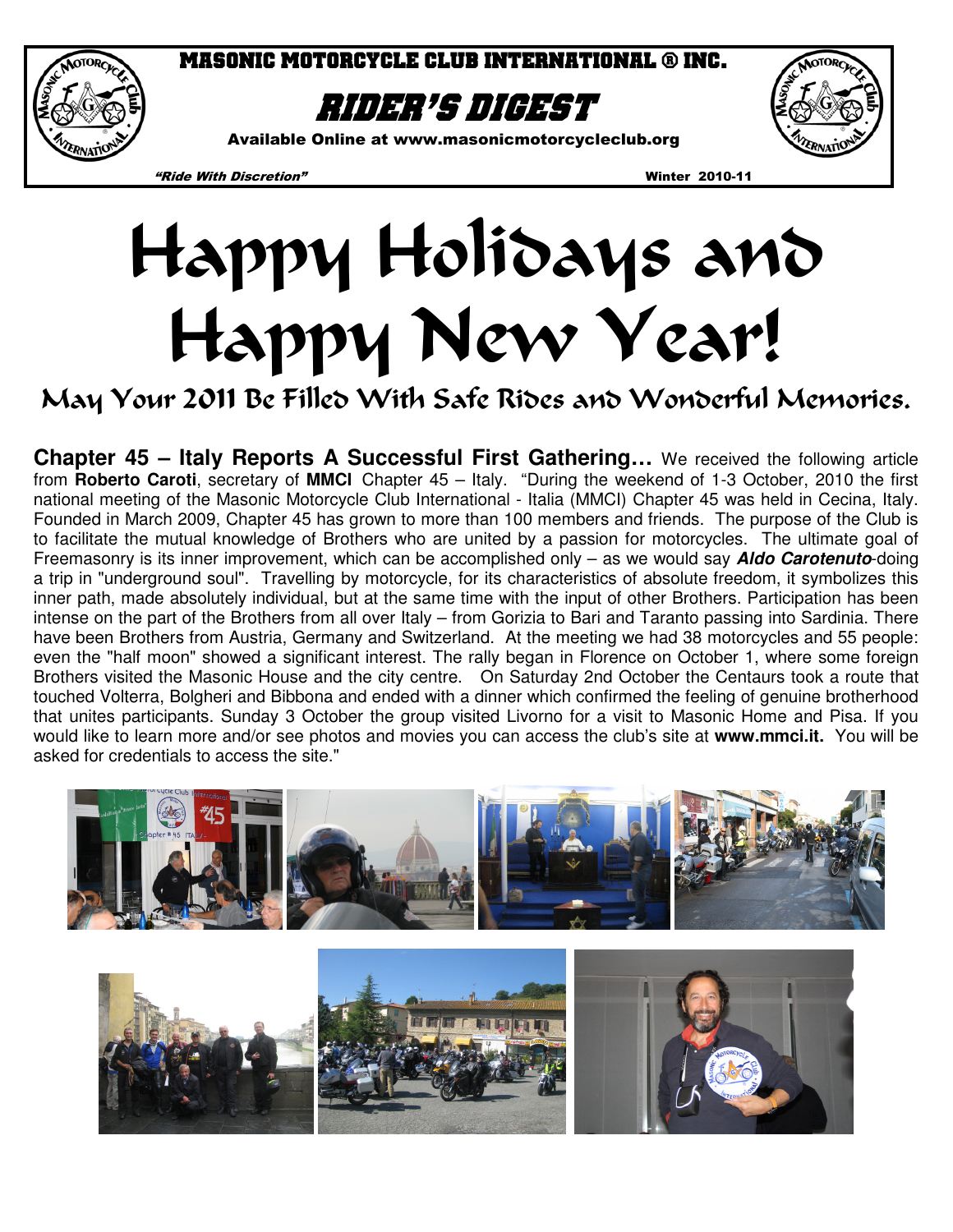### **MASONIC MOTORCYCLE CLUB INTERNATIONAL ® INC. Executive Board, 2009 – 2011**

Tonawanda, NY 14150

Golden Valley, MN 55427 763-545-0491 **Audit: Ed Lewis (Chair),** 

University Heights, OH 44118

# **Treasurer: George Detweiler Communist Channel Communist Communist Channel Communist Channel Channel Channel Channel Channel Channel Channel Channel Channel Channel Channel Channel Channel Channel Channel Channel Channel** 15173 Holleyside Drive

**ghdetweiler@comcast.net** 

925 Madison Avenue 440-357-6658

Middleburg, PA 17842 Cliff Wilson, Neal Forbes 570-837-7079

## **6 Year Trustee: Gordy Aune, Jr.** Gary O'Neal 2432 Pearson Parkway

**GRANDPAAUNE@aol.com** 

### **Honorary Trustee: Don Crete, Past Pres. Richard Kovac, Richard Morse**

188 Coleman Road **Rex Baker, Doug Kelley** Auburn, NH 03032

#### **Elected Officers Appointed Committees**

President: Kent Dorney **By-laws: John Van Kirk (Chair).** 49 Simson Street Rex Baker, Dick Morse, Gary O'Neal

716-694-1595 **Safety: Dean Gonya (Chair); fltmedic@verizon.net** and **Ron Baldwin, Robert Boss, Ian Mountfield** 

Vice-president: Kenneth White **Nominations: Don Crete (Chair,**  $\overline{\phantom{a}}$ 1621 Independence Ave North Gordy Aune, Jr., Dave Page

**mmci24-1@gmail.com** Lloyd Jackson, John Bennett, Chris Alexander

Secretary: Jeff Kaplan **Finance: George Detweiler (Chair)**, 2417 Elmdale Road Jeff Kaplan, Gordy Aune, Jr., Ron Ferrero

216-382-2685 **Membership: Rex Baker (Chair) bmw\_jeff@ameritech.net** (1567 Kinsman Rd., NE., N. Bloomfield OH 44450  **summerrider5054@embarqmail.com**),

Dumfries, VA 22025 **Grievance: Neal Forbes (Chair),**  Bumpy Geortz, Tom Boyle, Jeff Killian

**Property and Medicity Chair (Chair)**<br>**2 Year Trustee: Cliff Wilson (dougkellev@windstream.net).** Scot **2 Year Trustee: Cliff Wilson (dougkelley@windstream.net),** Scott Rose

#### Painesville, OH 44077 **AMA Rep/Liability Insurance: Dick Morse**

#### **cliffwilson65@msn.com Quartermaster: Cliff Wilson**

**4 Year Trustee: David Page Death Benefit Fund: Dick Morse (Chair),**<br>137 East Main Street **Death Page Property Control** Rex Baker (Vice-chair), Dick Foxen (Sec-Treas), Rex Baker (Vice-chair), Dick Foxen (Sec-Treas),

**dwptrucking@aol.com Conference 2010: George Detweiler (Chair),**  Ken White (Co-chair), Ron Ferrero, Jesse Imhof,

Brooklyn Park, MN 55444 **Conference 2011: Leslie Whetham(Chair),**  Ken White (Co-Chair), Gordy Aune, Jr.

**Lifetime Trustees:**

603-483-0714 **Newsletter Editor: Jeff Kaplan cretedanm@comcast.net Email change of address**, articles and material for publication to: **bmw\_jeff@ameritech.net** or mail to: **International Chaplain: Jeff Killian 2417 Elmdale Road, University Hts., OH 44118**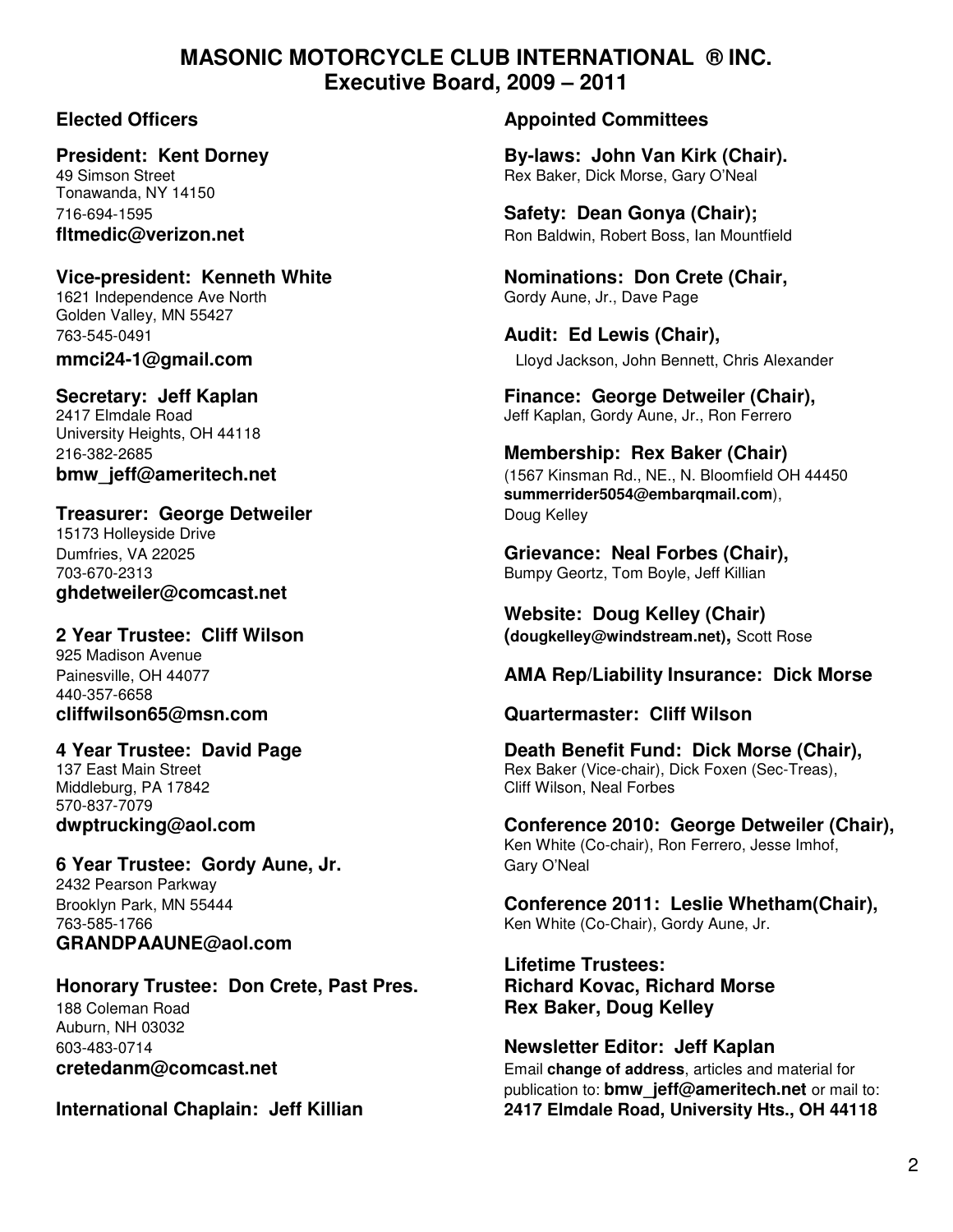**President's Message…** Greetings Brothers and Ladies -



I hope this communication finds all of you well, in good spirits, and enjoying the holiday season with family and friends. May the New Year bring peace and prosperity to you and your families.

Hopefully you are also looking forward to warmer weather and this summer's activities in Minnesota (Ken White has assured me that they will have the region fully defrosted by then). I anticipate that Chapter 24 will deliver a wonderful conference, as I am looking forward reconnecting with many of my Brothers whom I only get to visit with once a year.

The Nominations Committee has informed me that we have one Brother who has expressed an interest in running for office this year. Assuming that all goes as usual the Club would still be a short a Brother on the Executive Board. If you are interested, and willing to do a little work please contact Bro. Crete, Aune, or Page. Your efforts will be appreciated.

The next Executive Board meeting is currently scheduled for February 26th, 2011. As of today I do not have a firm location determined so please keep your eye on the home page of the Club's website for the details. I do, however, suspect that Cortland, NY has a potential role for this meeting, but more on that to follow.

Unfortunately, I also have a sad duty to attend to in this communication. While many of us where enjoying the beginning of the holiday season celebrating Thanksgiving with family and friends, there were those amongst us who were not as fortunate: On November 23rd the Grand Architect saw fit to call Bro. Darrell Richter of Chapter 24 (Minnesota) to the Celestial Lodge above. His labors not being completed He requested Bro. James Goin of Chapter 25 (Pennsylvania, but recently moved to Alaska) to join them on November 26th.

I wish to extend the sympathies of the Executive Board to both Bonnie Richter and Denise Goin for their loss. Our thoughts and prayers are with you and your families. Fraternally – Kent



**Vice-President's Message…** Merry Christmas and a Happy New Year to you one and all. I hope you had a safe and happy time with your families and friends. It should be a time to reflect on our own lives and remember our time is short and at any time we will be missed by our loved ones. Give them a hug and tell them how you feel.

It's hard to believe the holidays have passed and 2011 is here. Minnesota is ready for the Annual Conference that will be held in the beautiful town of Red Wing ,and we look forward to seeing you all there. In this newsletter you will find the registration form. We have some rides planned that we know you will enjoy. There are many sites to see in the Red Wing area. **National Geographic Traveler** has just named Red Wing as one of the top 25 historic destinations in the world. Check it out:

#### **http://www.redwing.org/index.php?page=Top\_25\_Historic\_Destinations**

 Be sure to review the registration form and get your hotel reservations in early. We've already been notified that the rooms are starting to go, so it wouldn't hurt to act on this while you're thinking about it.

This year's Annual Meeting will involve an election. We have had some interest within the group to step up and take a role, but we can use more. Remember, this is your **MMCI** and without your participation we're just another group of motorcyclists. You make us what we are.

I'll close for now and start to dream of riding the bike again. After seeing our stadium roof cave in from the weight of 17 plus inches of snow in one day, it's really hard to get too fired up about the bike at this moment. I think I'll go sit on the ice and do a little ice fishing for a couple of months. Many of you can't relate to that thought, but it's like sitting in your freezer telling yourself how fun this is. Fraternally yours – Ken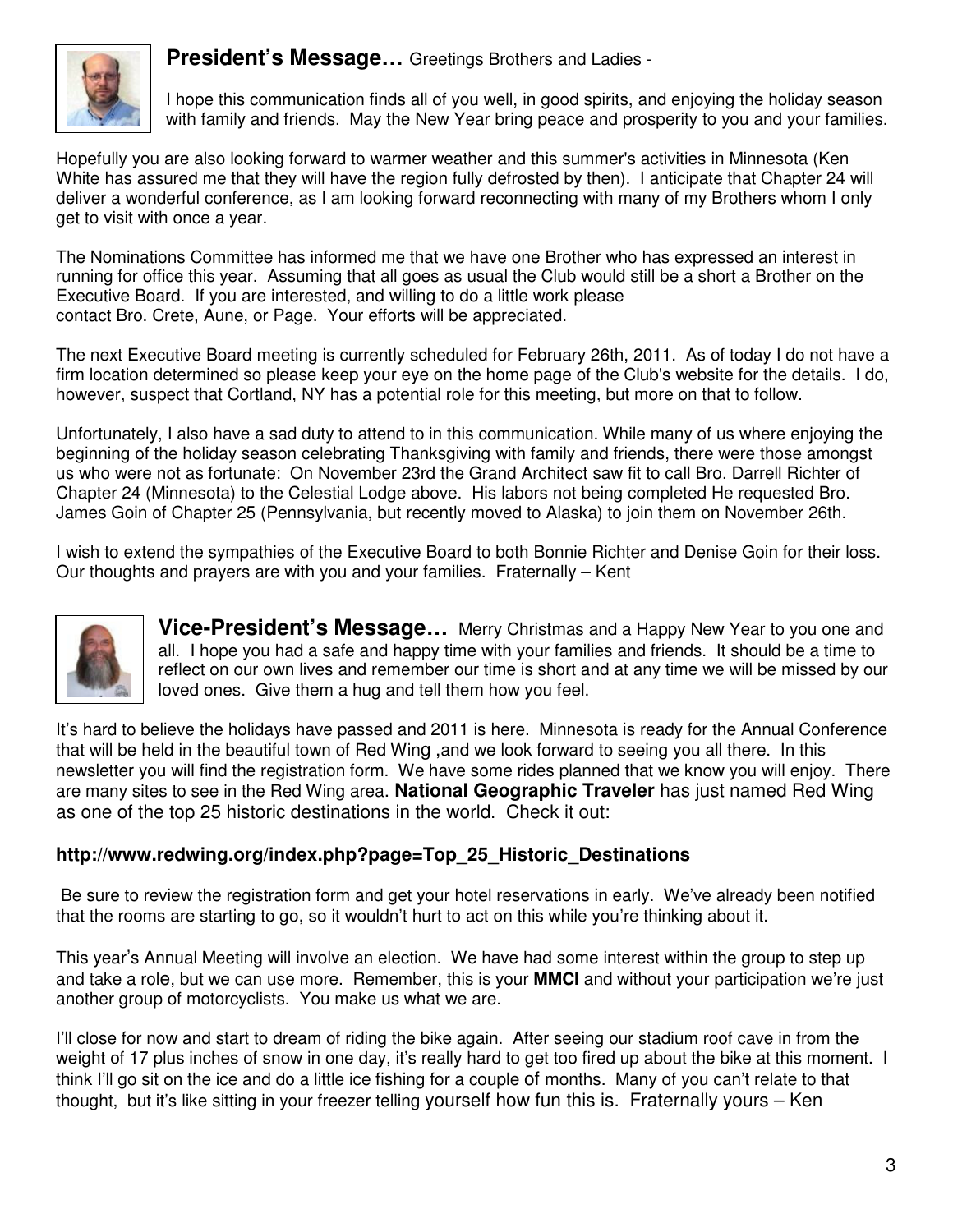#### **MASONIC MOTORCYCLE CLUB INTERNATIONAL ® INC**.



2011 ANNUAL CONFERENCE RED WING, MINNESOTA TUESDAY, AUGUST 2nd TILL FRIDAY, AUGUST 5<sup>TH</sup>



**PLEASE PRINT**

NAME\_\_\_\_\_\_\_\_\_\_\_\_\_\_\_\_\_\_\_\_\_\_\_\_\_\_\_\_\_\_\_\_\_\_\_\_\_\_\_\_\_\_\_\_\_\_\_\_\_\_\_\_\_\_\_\_\_\_MEMBER#\_\_\_\_\_\_\_\_\_\_\_\_

| PASSENGER NAME         |       |  |
|------------------------|-------|--|
| OTHER GUEST(S) NAME(S) |       |  |
| ADDRESS                |       |  |
| CITY                   | STATE |  |
| E-MAIL                 | PHONE |  |

\*\*\*\*\*\*\*\*\*\*\*\*\*\*\*\*\*\*\*\*\*\*\*\*\*\*\*\*\*\*\*\*\*\*\*\*\*\*\*\*\*\*\*\*\*\*\*\*\*\*\*\*\*\*\*\*\*\*\*\*\*\*\*\*\*\*\*\*\*\*\*\*\*\*\*\*\*\*\*\*\*\*\*\*\*\*\*\*\*\*

| <b>ITEM</b>                                    | (CIRCLE) SIZE    | <b>COST</b> |   | # | <b>EXTENDED COST</b> |
|------------------------------------------------|------------------|-------------|---|---|----------------------|
| <b>REGISTRATION FEE ADULT</b>                  |                  | \$65.00     | X |   |                      |
| REGISTRATION FEE CHILDREN (12 AND              |                  | \$30.00     | X |   |                      |
| UNDER)                                         |                  |             |   |   |                      |
| <b>MEN'S Front Emblem SHORT SLEEVE T-SHIRT</b> | S M L XL 2XL 3XL | \$15.00     | X |   |                      |
| MEN'S Back Emblem Short SLEEVE T-SHIRT         | S M L XL 2XL 3XL | \$15.00     | X |   |                      |
| MEN'S Demin SHIRT (S/S)                        | S M L XL 2XL 3XL | \$25.00     | X |   |                      |
| Add \$2.00 for sizes 2XL and 3XL               | 2XL 3XL          | \$2.00      | X |   |                      |
| <b>EXTRA CONFERENCE PIN</b>                    |                  | \$4.00      | X |   |                      |
| RED WING LODGE-Dinner - Wednesday evening      |                  | \$10.00     | X |   |                      |
| (Donation Requested)                           |                  |             |   |   |                      |
| <b>TOTAL</b>                                   |                  |             |   |   |                      |
| Mall of America BUS TRIP (CIRCLE YES OR NO)    | YES OR NO        |             |   |   | All items subjet to  |
|                                                |                  |             |   |   | change.              |

Make checks payable to MMCI#24 and mail checks and registration form no later than JULY 1st, 2011 to:

#### **Gordy Aune Jr. 2432 Pearson Parkway Brooklyn Park,MN 55444**

HOTEL INFORMATION FOLLOWS. INDIVIDUALS MUST MAKE THEIR OWN RESERVATIONS **BY NO LATER THAN JULY 12, 2011.** RESERVATIONS RECEIVED AFTER JULY 12, 2011 WILL BE PROVIDED ON A SPACE AVAILABLE BASIS AND AT PREVAILING RATES. **Treasure Island Resort and Casino Red Wing, Minnesota PHONE # 1-800- 222-7077 Ask for the "MMCI Rate."** ROOM RATE IS \$69.00/NIGHT + TAX . A BLOCK OF 50 ROOMS HAS BEEN RESERVED. MMCI ROOM RATE AVAILABLE JULY 31<sup>st</sup> thru AUGUST 4<sup>th</sup>. RV PARKING IS ALSO AVAILABLE. **www.treasureislandcasino.com**

REGISTRATION FEE INCLUDES: HOSPITALITY ROOM, GOODIE BAG ,WELCOME EVENT, LODGE LUNCH, BANQUET BUFFET (THURSDAY EVENING), CONFERENCE PIN, AND FRIDAY DEPARTURE BREAKFAST.

FOR MORE INFORMATION CONTACT ANY ONE OF THE FOLLOWING:

| Gordy Aune Jr.       | 763-585-1766 / 612-719-1610 cell | $ $ grandpaaune@aol.com |
|----------------------|----------------------------------|-------------------------|
| Leslie Whetham       | 651-269-9777                     | Leslie762@comcast.net   |
| <b>Kenneth White</b> | 612-212-9653 cell                | mmci24-1@gmail.com      |

**ALL PARTICIPANTS ARE REQUIRED TO SIGN A WAIVER FORM. CHILDREN UNDER 18 MUST HAVE A WAIVER FORM SIGNED BY PARENT(S) OR GUARDIAN(S).**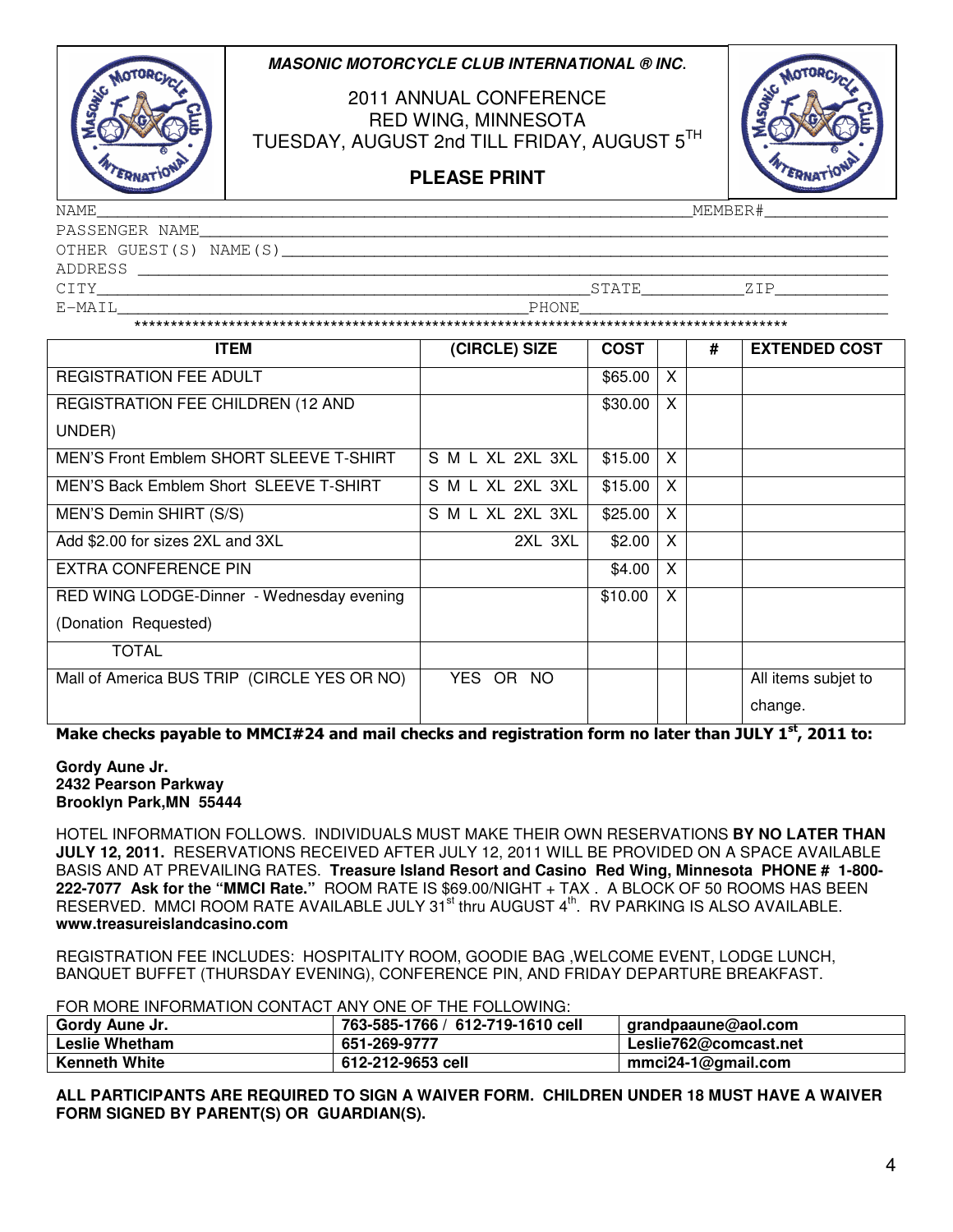**Minutes of the October 30, 2010 Executive Board Meeting…** The Fall 2010 meeting of the M.M.C.I. Executive Board was called to order by President Kent Dorney at 4:05 PM in the conference room of the Quality Inn in Apalachin, NY. All elected and appointed officers were present except for Dave Page, Four Year Trustee and Dick Morse, Lifetime Trustee. Guests included members of Chapter 15. Opening prayer was given by Jeff Killian, Chaplain, and the Pledge of Allegiance was led by Kent Dorney, President.

Minutes of the 2010 Annual Meeting will be presented for approval at the next Annual Meeting.

#### **Sickness and Distress:**

It was reported that Gary O'Neal's father passed away.

#### **Officers Reports**:

**President**: Deferred until later in the meeting.

**Vice-president:** Ken's report contained information about the members of the committee working on the charity proposal to be presented at the Annual Meeting in August, 2011. Ken also reported that he has received a proposal from the Dayton (OH) Chamber of Commerce to host the 2012 Annual Conference, but no local MMCI Chapter is involved with the proposal. The Death Benefit Committee presented a proposal to host the 2012 Conference in Cumberland Gap (MD) but the cost appears to be prohibitive. Finally, Kent reported that Chapters 12 and 32 are looking at locations in the Farmington or Cortland (NY) areas to host the 2012 Annual Conference and will give an update at the next Executive Board meeting in February.

**Secretary**: Jeff reported that only three Chapters had not paid their dues – 19, 43 (inactive) and 44.

**Treasurer**: George reviewed the report and M.M.C.I. income and expenses. After his explanation of the report, a motion was made and seconded to accept the report. Passed. The Treasurer's report is on file with the Secretary.

**Trustees**: Nothing to report.

**Committees**: Nominating Committee reported that so far one member has come forward and expressed a willingness to run for office; there is a need for one more. Membership submitted its quarterly report. The Death Benefit Fund committee submitted its report. The Quartermaster submitted a report and discussed the process he goes through to order rings for members. The Webmaster submitted the annual bill to maintain the website. The Audit Committee reported that the financial books were accurate and up to date. Ron Ferrero will be replacing Dave Page on the Finance Committee. George submitted a written report detailing the results of the 2101 Annual Conference. Any reports submitted in writing are on file with the Secretary.

**Old Business**: A motion was made and passed to move Chapter 19 to inactive status if their dues are not received by February, 2011.

**New Business**: A motion was made and passed to approve Chapter 38's request to change their name from Sonestown to Watsontown, PA. Rex inquired about the current tax code and M.M.C.I.'s non-profit status. Don provided some IRS references and Kent verified that M.M.C.I. is in good shape after doing a search of the appropriate sections of the 2010 IRS Code. Discussions were held about the absence of pictures of the 2010 Annual Conference on the website (none were submitted for posting); M.M.C.I. donations; the credit card used by the treasurer and secretary for M.M.C.I. business; setting up a Paypal account (not practical at this time); and four bills were submitted for payment (motion made and passed).

#### **Good of the Order**: Nothing to report.

Next Executive Board Meeting will be held on February 26. 2011. Place to be determined by Kent.

The closing prayer was given, and a motion to adjourn was moved and seconded. Passed. Meeting adjourned at 6:03 P.M.

#### **Submitted by Jeff Kaplan, International Secretary**